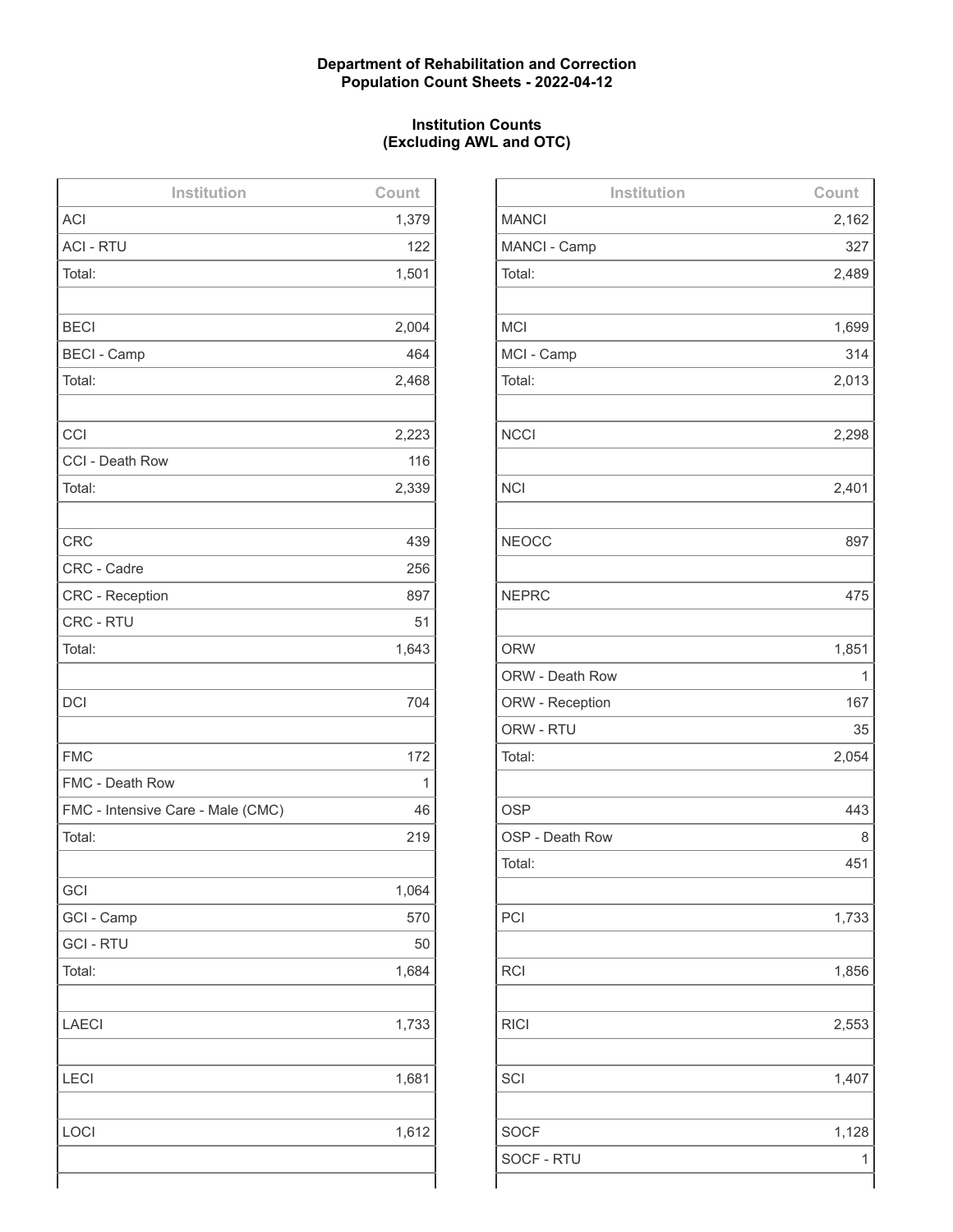|                  | <b>Total Population:</b> | 43,216 |
|------------------|--------------------------|--------|
|                  |                          |        |
| Total:           |                          | 962    |
| <b>WCI - RTU</b> |                          | 30     |
| <b>WCI</b>       |                          | 932    |
|                  |                          |        |
| Total:           |                          | 613    |
| <b>TOCI - PC</b> |                          | 121    |
| <b>TOCI</b>      |                          | 492    |
|                  |                          |        |
| Total:           |                          | 1,461  |
| TCI - Camp       |                          | 413    |
| <b>TCI</b>       |                          | 1,048  |
|                  |                          |        |
| Total:           |                          | 1,129  |

| * The Total Population includes 30 Offenders with Reason Codes 30 & 31. |  |
|-------------------------------------------------------------------------|--|
| ** The Total Population includes 30 Offenders with Reason Code 0A.      |  |

### **Male Population by Security Level (Include AWL and Exclude OTC)**

| <b>Security Level</b>  |                   | <b>Body</b> | <b>AWL</b> | $(-OTC)$ | Total  |
|------------------------|-------------------|-------------|------------|----------|--------|
| <b>Total Level ERH</b> |                   | 1,184       | 8          |          | 1,185  |
| Total Level 4          |                   | 966         | 14         | 6        | 974    |
| Total Level 3          |                   | 8,567       | 133        | 111      | 8,589  |
| <b>Total Level 2</b>   |                   | 15,444      | 202        | 131      | 15,515 |
| Total Level 1          |                   | 13,628      | 177        | 106      | 13,699 |
| <b>Total Death Row</b> |                   | 128         | 2          | 0        | 130    |
|                        | <b>Total Male</b> | 39,917      | 536        | 361      | 40,092 |

### **Female Population by Institution (Include AWL and Exclude OTC)**

|                        | $\cdot$             |             |             |          |       |
|------------------------|---------------------|-------------|-------------|----------|-------|
| Institution            |                     | <b>Body</b> | <b>AWL</b>  | $(-OTC)$ | Total |
| <b>DCI</b>             |                     | 703         | 2           |          | 704   |
| <b>FMC</b>             |                     | 6           | 0           | 0        | 6     |
| <b>NEPRC</b>           |                     | 475         | 7           | 3        | 479   |
| <b>ORW</b>             |                     | 1,851       | 31          | 18       | 1,864 |
| <b>ORW - Death Row</b> |                     |             | $\mathbf 0$ | 0        |       |
| ORW - Reception        |                     | 167         | 4           | 3        | 168   |
| ORW - RTU              |                     | 35          | $\Omega$    | $\Omega$ | 35    |
|                        | <b>Total Female</b> | 3,238       | 44          | 25       | 3,257 |
|                        |                     |             |             |          |       |

|  | <b>Total Population:</b> | 43,155 | 580 | 386 | 349 |
|--|--------------------------|--------|-----|-----|-----|
|--|--------------------------|--------|-----|-----|-----|

| <b>LORCI</b>             | 601   |
|--------------------------|-------|
| LORCI - Cadre            | 207   |
| <b>LORCI - Reception</b> | 240   |
| Total:                   | 1,048 |
|                          |       |
| <b>MACI</b>              | 538   |
| MACI - Minimum           | 1,254 |
| Total:                   | 1,792 |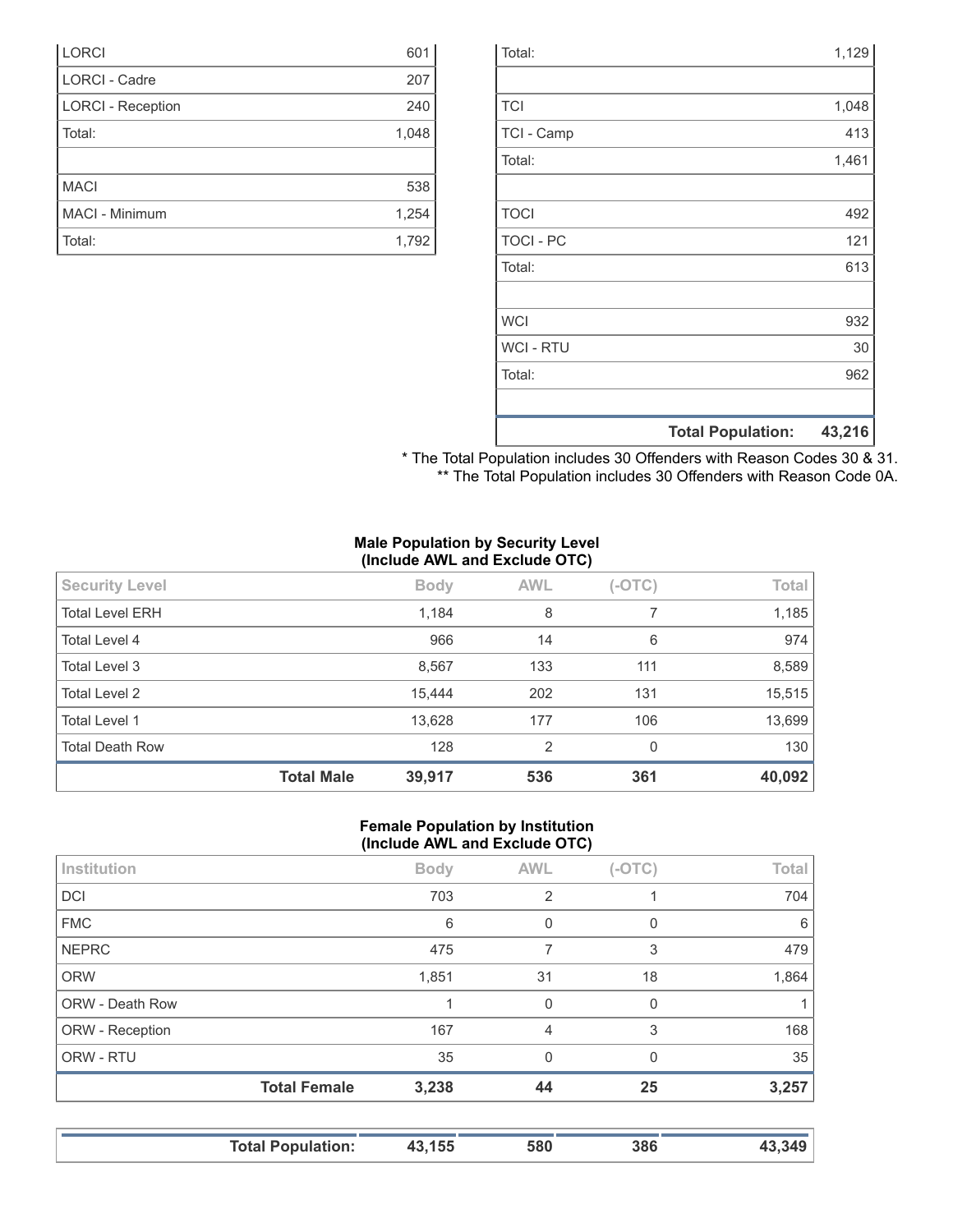| Institution                |                        | <b>Body</b>      | AWL         | $(-OTC)$       | Total            |
|----------------------------|------------------------|------------------|-------------|----------------|------------------|
| $\boldsymbol{\mathsf{AC}}$ |                        | $\sqrt{2}$       | $\mathbf 0$ | $\mathbf 0$    | $\sqrt{2}$       |
| CRC                        |                        | $\overline{4}$   | $\mathbf 0$ | $\mathbf 0$    | 4                |
| CRC - RTU                  |                        | $\,6\,$          | $\mathbf 0$ | $\mathbf 0$    | $6\,$            |
| ${\sf FMC}$                |                        | $\overline{4}$   | $\mathbf 0$ | $\mathbf 0$    | 4                |
| LAECI                      |                        | 8                | $\mathbf 0$ | $\mathbf 0$    | $\,8\,$          |
| LECI                       |                        | 29               | $\mathbf 0$ | $\mathbf 0$    | 29               |
| <b>LORCI</b>               |                        | 1                | $\mathbf 0$ | $\mathbf 0$    | $\mathbf 1$      |
| MACI                       |                        | $\overline{7}$   | $\mathbf 0$ | $\mathbf 0$    | $\overline{7}$   |
| <b>MANCI</b>               |                        | 14               | $\mathbf 0$ | $\mathbf 0$    | 14               |
| $\sf NCI$                  |                        | $\mathbf{1}$     | $\mathbf 0$ | $\mathbf 0$    | $\mathbf{1}$     |
| <b>NEOCC</b>               |                        | $\boldsymbol{9}$ | $\mathbf 0$ | $\mathbf 0$    | $\boldsymbol{9}$ |
| OSP                        |                        | 383              | $\sqrt{2}$  | $\sqrt{2}$     | 383              |
| RCI                        |                        | 14               | $\mathbf 0$ | $\mathbf 0$    | 14               |
| SOCF                       |                        | 532              | $\,6\,$     | 5              | 533              |
| TCI                        |                        | 18               | $\mathbf 0$ | $\mathbf 0$    | 18               |
| <b>TOCI</b>                |                        | 139              | $\mathbf 0$ | $\mathbf 0$    | 139              |
| TOCI - PC                  |                        | $\sqrt{2}$       | $\mathbf 0$ | $\mathbf 0$    | $\sqrt{2}$       |
| WCI                        |                        | $\sqrt{2}$       | $\mathbf 0$ | $\mathbf 0$    | $\mathbf 2$      |
| WCI - RTU                  |                        | $\boldsymbol{9}$ | $\mathbf 0$ | $\mathbf 0$    | $\boldsymbol{9}$ |
|                            | <b>Total Level ERH</b> | 1,184            | 8           | $\overline{7}$ | 1,185            |

## **Male Population by Institution: Security Level ERH (Include AWL and Exclude OTC)**

### **Male Population by Institution: Security Level 4 (Include AWL and Exclude OTC)**

|                                   | $\cdot$        |                  | ,              |                |
|-----------------------------------|----------------|------------------|----------------|----------------|
| Institution                       | <b>Body</b>    | <b>AWL</b>       | $(-OTC)$       | <b>Total</b>   |
| <b>ACI</b>                        | $\overline{4}$ | $\mathbf 0$      | $\mathbf 0$    | 4              |
| CRC                               | $\overline{4}$ | 1                | $\mathbf 0$    | 5              |
| CRC - Reception                   | $\overline{2}$ | $\mathbf 0$      | $\mathbf 0$    | 2              |
| CRC - RTU                         | 7              | $\mathbf 0$      | $\mathbf 0$    | 7              |
| <b>FMC</b>                        | 1              | $\mathbf 0$      | $\mathbf 0$    | 1              |
| FMC - Intensive Care - Male (CMC) |                | $\mathbf 0$      | $\Omega$       |                |
| <b>LORCI</b>                      | 8              | 1                |                | 8              |
| LORCI - Cadre                     | 2              | $\boldsymbol{0}$ | $\mathbf 0$    | $\overline{2}$ |
| <b>LORCI - Reception</b>          | 3              | $\Omega$         | $\Omega$       | 3              |
| <b>MACI</b>                       | 10             | 1                |                | 10             |
| <b>OSP</b>                        | 36             | $\mathbf 0$      | $\mathbf 0$    | 36             |
| <b>SOCF</b>                       | 534            | $10$             | $\overline{4}$ | 540            |
| SOCF - RTU                        |                | $\boldsymbol{0}$ | 0              |                |
| <b>TOCI</b>                       | 338            | 1                | $\Omega$       | 339            |
| TOCI - PC                         | $\overline{7}$ | $\mathbf 0$      | $\Omega$       | $\overline{7}$ |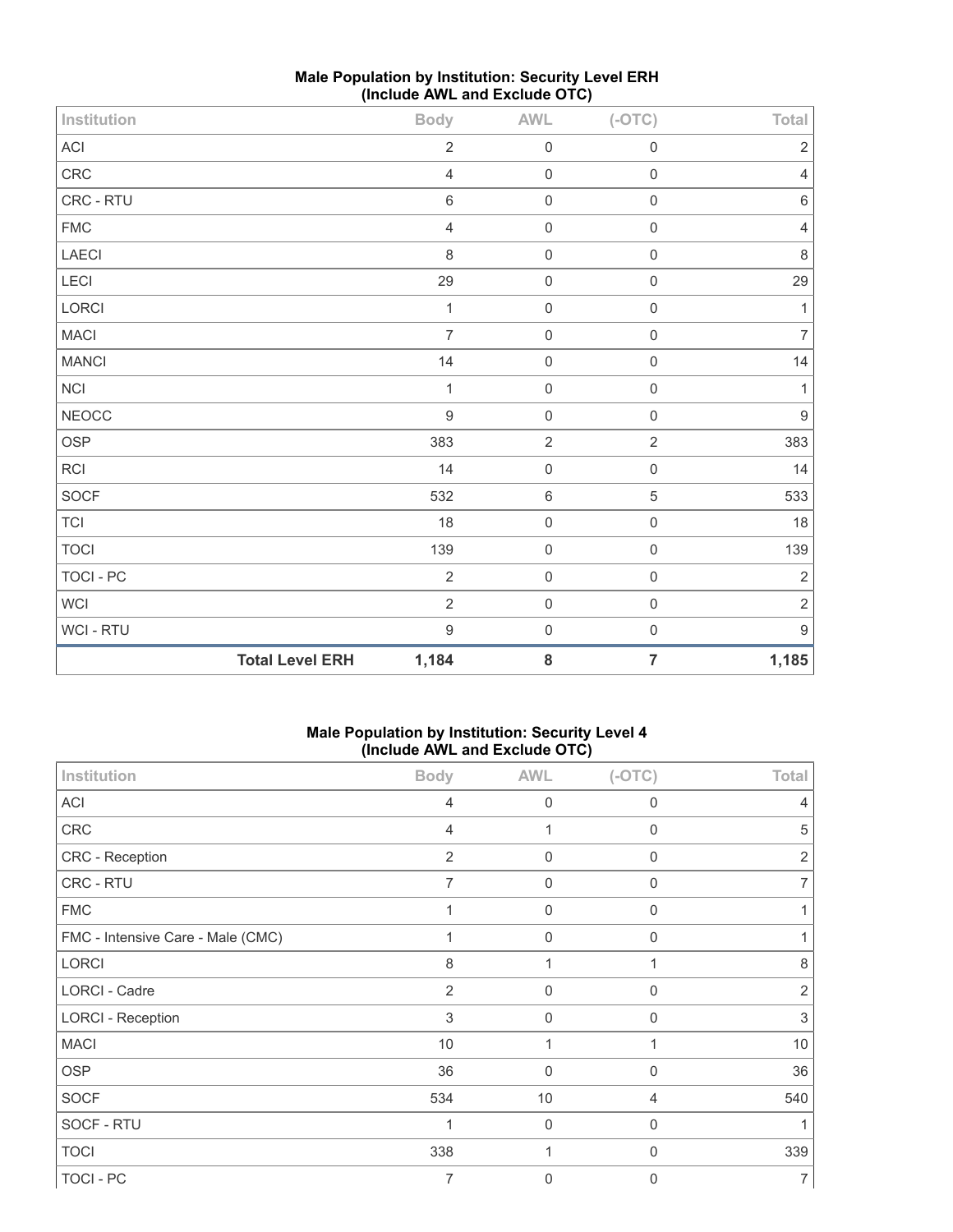|           | <b>Total Level 4</b> | 966 |  |  |
|-----------|----------------------|-----|--|--|
| WCI - RTU |                      |     |  |  |

### **Male Population by Institution: Security Level 3 (Include AWL and Exclude OTC)**

| <b>Total Level 3</b>              | 8,567            | 133                 | 111                 | 8,589            |
|-----------------------------------|------------------|---------------------|---------------------|------------------|
| WCI - RTU                         | $\boldsymbol{9}$ | $\mathbf 0$         | $\mathsf{O}\xspace$ | 9                |
| <b>WCI</b>                        | 819              | $\overline{4}$      | $\mathfrak{S}$      | 820              |
| TOCI - PC                         | 50               | 1                   | $\mathsf{O}\xspace$ | 51               |
| <b>TOCI</b>                       | $\boldsymbol{9}$ | $\mathbf 1$         | $\mathbf{1}$        | 9                |
| TCI                               | 897              | $\,6\,$             | $\mathfrak{S}$      | 900              |
| <b>SOCF</b>                       | 56               | $\mathbf 1$         | $\mathbf{1}$        | 56               |
| SCI                               | 10               | $\mathbf 0$         | $\mathsf{O}\xspace$ | $10$             |
| <b>RICI</b>                       | $\,8\,$          | $\mathbf 0$         | $\mathbf 0$         | $\,8\,$          |
| <b>RCI</b>                        | 1,523            | $17$                | 13                  | 1,527            |
| PCI                               | 22               | $\sqrt{2}$          | $\mathbf{1}$        | 23               |
| <b>OSP</b>                        | $\sqrt{3}$       | $\mathbf 0$         | $\mathbf 0$         | $\sqrt{3}$       |
| <b>NEOCC</b>                      | 401              | 13                  | 12                  | 402              |
| <b>NCI</b>                        | $\overline{4}$   | $\mathbf 0$         | $\mathsf{O}\xspace$ | $\overline{4}$   |
| <b>NCCI</b>                       | $\sqrt{5}$       | $\mathbf 0$         | $\mathsf{O}\xspace$ | $\sqrt{5}$       |
| MCI                               | $\boldsymbol{9}$ | $\mathbf 0$         | $\mathbf 0$         | $\boldsymbol{9}$ |
| <b>MANCI</b>                      | 1,907            | 24                  | 20                  | 1,911            |
| <b>MACI</b>                       | 227              | $\mathfrak{S}$      | $\overline{2}$      | 228              |
| <b>LORCI - Reception</b>          | 136              | $\overline{4}$      | $\overline{4}$      | 136              |
| LORCI - Cadre                     | 98               | $\mathbf 0$         | $\mathbf 0$         | 98               |
| LORCI                             | 281              | 32                  | 30                  | 283              |
| LOCI                              | $\overline{2}$   | $\mathbf 0$         | $\mathsf 0$         | $\overline{2}$   |
| LECI                              | 1,418            | 10                  | $\,8\,$             | 1,420            |
| LAECI                             | 16               | $\mathbf 0$         | $\mathsf{O}\xspace$ | 16               |
| GCI                               | $\overline{2}$   | $\mathbf 0$         | $\mathsf{O}\xspace$ | $\overline{2}$   |
| FMC - Intensive Care - Male (CMC) | $\sqrt{2}$       | $\mathbf 0$         | $\mathsf 0$         | $\sqrt{2}$       |
| <b>FMC</b>                        | 12               | $\mathbf{1}$        | $\mathsf 0$         | 13               |
| CRC - RTU                         | 38               | $\mathsf{O}\xspace$ | $\mathsf 0$         | 38               |
| CRC - Reception                   | 370              | $\sqrt{5}$          | $\overline{4}$      | 371              |
| CRC - Cadre                       | $\overline{4}$   | $\mathbf 0$         | $\mathsf{O}\xspace$ | $\overline{4}$   |
| CRC                               | 186              | $\boldsymbol{9}$    | $\boldsymbol{9}$    | 186              |
| CCI                               | 10               | $\mathbf 0$         | $\mathsf{O}\xspace$ | $10$             |
| <b>BECI</b>                       | $\,8\,$          | $\mathbf 0$         | $\mathsf 0$         | 8                |
| ACI                               | 25               | $\boldsymbol{0}$    | $\mathsf{O}\xspace$ | 25               |
| Institution                       | <b>Body</b>      | <b>AWL</b>          | $(-OTC)$            | Total            |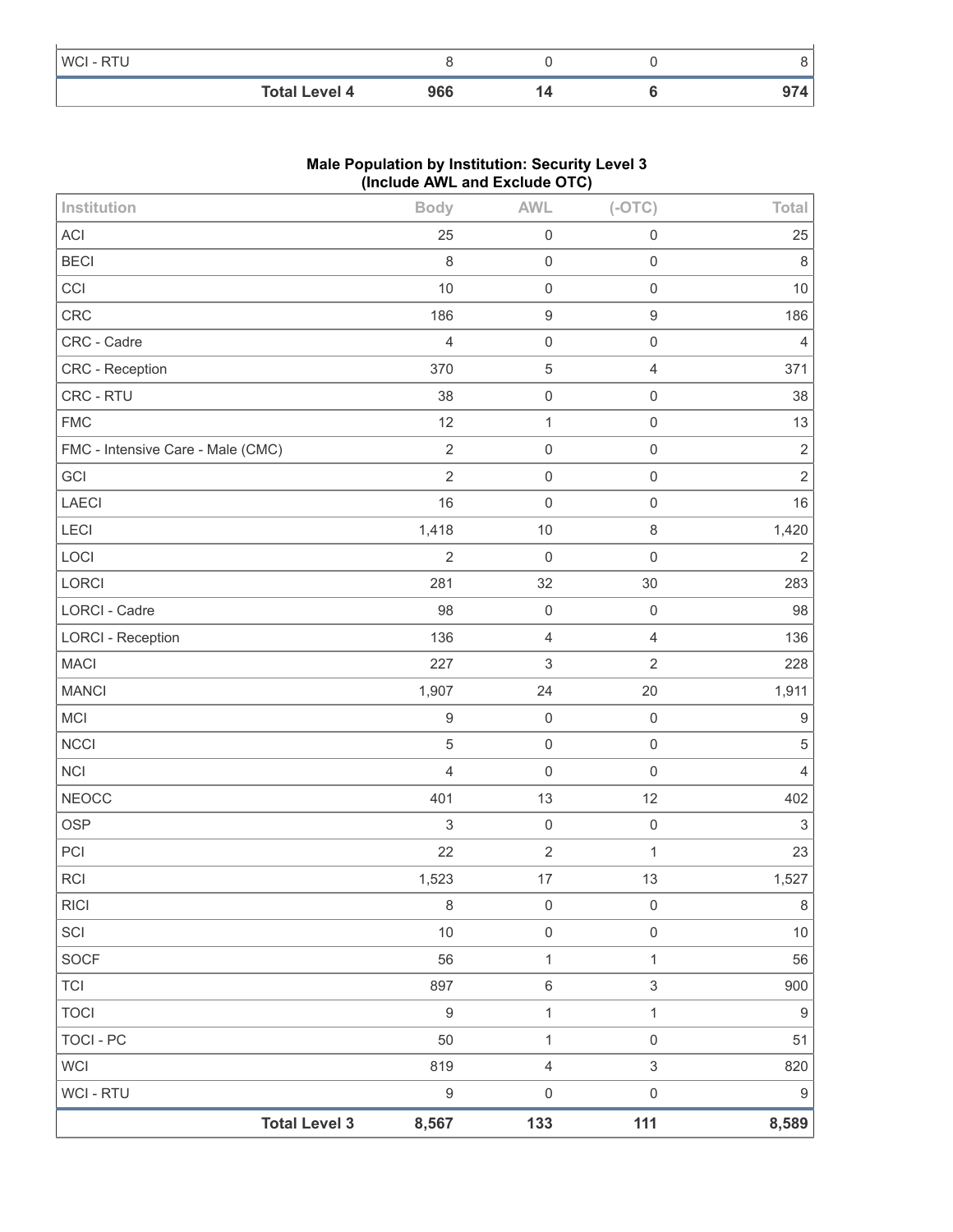| Male Population by Institution: Security Level 2 |
|--------------------------------------------------|
| (Include AWL and Exclude OTC)                    |

| <b>Total Level 2</b>              | 15,444         | 202                       | 131                       | 15,515             |
|-----------------------------------|----------------|---------------------------|---------------------------|--------------------|
| <b>WCI</b>                        | 49             | $\mathbf 1$               | $\mathsf{O}\xspace$       | 50                 |
| <b>TOCI - PC</b>                  | 62             | $\mathsf 0$               | $\mathsf{O}\xspace$       | 62                 |
| <b>TOCI</b>                       | $\,6\,$        | $\mathbf{1}$              | $\mathbf{1}$              | $\,6\,$            |
| TCI - Camp                        | 1              | $\mathsf 0$               | $\mathsf{O}\xspace$       | $\mathbf{1}$       |
| <b>TCI</b>                        | 90             | $\mathbf{1}$              | $\mathsf{O}\xspace$       | 91                 |
| <b>SOCF</b>                       | $\overline{5}$ | $\mathsf{O}\xspace$       | $\mathsf{O}\xspace$       | $\sqrt{5}$         |
| SCI                               | 868            | $\sqrt{5}$                | $\sqrt{4}$                | 869                |
| <b>RICI</b>                       | 1,401          | 14                        | 13                        | 1,402              |
| <b>RCI</b>                        | 318            | $\sqrt{2}$                | $\mathbf{1}$              | 319                |
| PCI                               | 1,003          | 13                        | $\,6\,$                   | 1,010              |
| <b>NEOCC</b>                      | 486            | 22                        | 21                        | 487                |
| <b>NCI</b>                        | 1,343          | 18                        | 12                        | 1,349              |
| <b>NCCI</b>                       | 963            | 13                        | 10                        | 966                |
| MCI                               | 1,187          | 11                        | $\,6\,$                   | 1,192              |
| <b>MANCI</b>                      | 209            | $\sqrt{3}$                | $\mathbf 0$               | 212                |
| <b>MACI</b>                       | 294            | $\mathbf{1}$              | $\mathbf{1}$              | 294                |
| <b>LORCI - Reception</b>          | 66             | $\sqrt{2}$                | $\sqrt{2}$                | 66                 |
| <b>LORCI - Cadre</b>              | 42             | $\mathsf 0$               | $\mathbf 0$               | 42                 |
| LORCI                             | 72             | $\ensuremath{\mathsf{3}}$ | $\ensuremath{\mathsf{3}}$ | 72                 |
| LOCI                              | 724            | $\sqrt{2}$                | $\sqrt{2}$                | 724                |
| LECI                              | 234            | $\mathbf 0$               | $\mathbf 0$               | 234                |
| LAECI                             | 1,056          | 20                        | 17                        | 1,059              |
| <b>GCI-RTU</b>                    | 44             | $\mathbf 0$               | $\mathbf 0$               | 44                 |
| GCI                               | 541            | $\overline{7}$            | $\,$ 3 $\,$               | 545                |
| FMC - Intensive Care - Male (CMC) | $\overline{9}$ | $\mathbf{1}$              | $\mathbf 0$               | $10$               |
| <b>FMC</b>                        | 1<br>19        | $\mathbf 0$<br>8          | $\mathbf{1}$              | $\mathbf{1}$<br>26 |
| CRC - Reception<br>DCI            | 253            | $\,$ 5 $\,$               | 5<br>$\mathbf 0$          | 253                |
| CRC - Cadre                       | 201            | $\mathbf 0$               | $\mathbf 0$               | 201                |
| CRC                               | 84             | $\,$ 5 $\,$               | 5                         | 84                 |
| CCI                               | 1,665          | 13                        | $\overline{7}$            | 1,671              |
| <b>BECI</b>                       | 1,285          | 14                        | 10                        | 1,289              |
| <b>ACI - RTU</b>                  | 92             | $\mathbf{1}$              | $\mathbf 0$               | 93                 |
| <b>ACI</b>                        | 771            | 16                        | 1                         | 786                |
| Institution                       | <b>Body</b>    | <b>AWL</b>                | $(-OTC)$                  | Total              |
|                                   |                |                           |                           |                    |

| Male Population by Institution: Security Level 1 |
|--------------------------------------------------|
| (Include AWL and Exclude OTC)                    |

| Institution | Body | AWL | TC <sub>1</sub><br>$\left\{ -\bigcup_{i=1}^{n}$ | Total |
|-------------|------|-----|-------------------------------------------------|-------|
|             |      |     |                                                 |       |